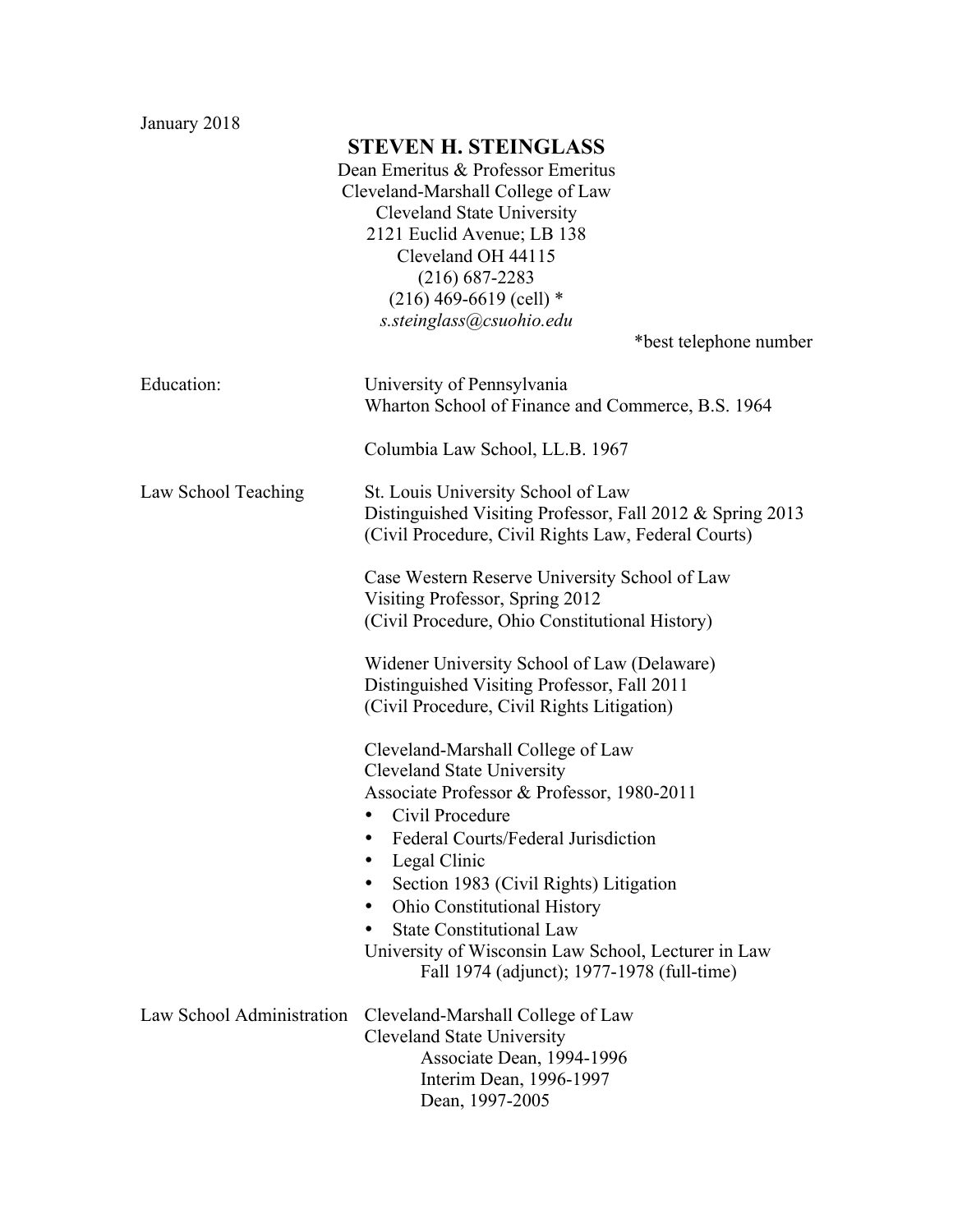| Dean Emeritus, 2005-current                  |                                                                                                                                                                                                                                                                  |
|----------------------------------------------|------------------------------------------------------------------------------------------------------------------------------------------------------------------------------------------------------------------------------------------------------------------|
| Books:                                       | THE OHIO STATE CONSTITUTION: A REFERENCE<br>GUIDE (Praeger/Greenwood Publishing) (1 <sup>st</sup> ed. 2004) (2 <sup>nd</sup><br>printing 2011) (with Gino J. Scarselli) (now published by<br>Oxford University Press as THE OHIO<br><b>STATE</b><br>CONSTITUTIO) |
|                                              | SECTION 1983 LITIGATION IN STATE COURTS (two-<br>volume treatise) (West Group) (initially published by Clark<br>Boardman Co., Ltd. 1988) (2017-2018 Supplement<br>released in Fall 2017)                                                                         |
| Law Review Articles<br><b>Book Chapters:</b> | "Constitutional Revision: Ohio Style," 77 Ohio St. L.J.<br>195 (2016)                                                                                                                                                                                            |
|                                              | "An Introduction to State Court Section 1983 Litigation,"<br>in SWORD AND SHIELD: A PRACTICAL APPROACH<br>TO SECTION 1983 LITIGATION (4th ed. ABA 2014)<br>(updated chapter from second and third editions)                                                      |
|                                              | "Section 1983 Litigation in the Ohio Courts: An<br>Introduction for Ohio Lawyers and Judges," 41 Cleveland<br>State Law Review 407 (1994)                                                                                                                        |
|                                              | "State Courts and Supplemental Jurisdiction under the Civil"<br>Rights Act of 1991," in THE CIVIL RIGHTS ACT OF<br>1991 (ALI-ABA 1993)                                                                                                                           |
|                                              | "Section 1983 and the Reaganization of the Sixth Circuit:<br>Closing the Doors to the Federal Courthouse," 20<br>University of Toledo Law Review 497 (1989)                                                                                                      |
|                                              | "Wrongful Death Actions and Section 1983," 60 Indiana<br>Law Journal 559 (1985)                                                                                                                                                                                  |
|                                              | "The Emerging State Court §1983 Action: A Procedural<br>Review," 38 University of Miami Law Review 381 (1984)                                                                                                                                                    |
|                                              | CIVIL RIGHTS LITIGATION<br><b>AND</b><br>Chapters<br>in<br>ATTORNEY FEES ANNUAL HANDBOOK (vols. 1, 2, &<br>7; Clark Boardman Co., Ltd. 1985, 1986 and 1991)                                                                                                      |
|                                              | "Jurisdiction," in FEDERAL PRACTICE MANUAL FOR<br>LEGAL SERVICES ATTORNEYS (Ch. 5) (ed. M.<br>Masinter) (National Clearinghouse for Legal Services<br>1989)                                                                                                      |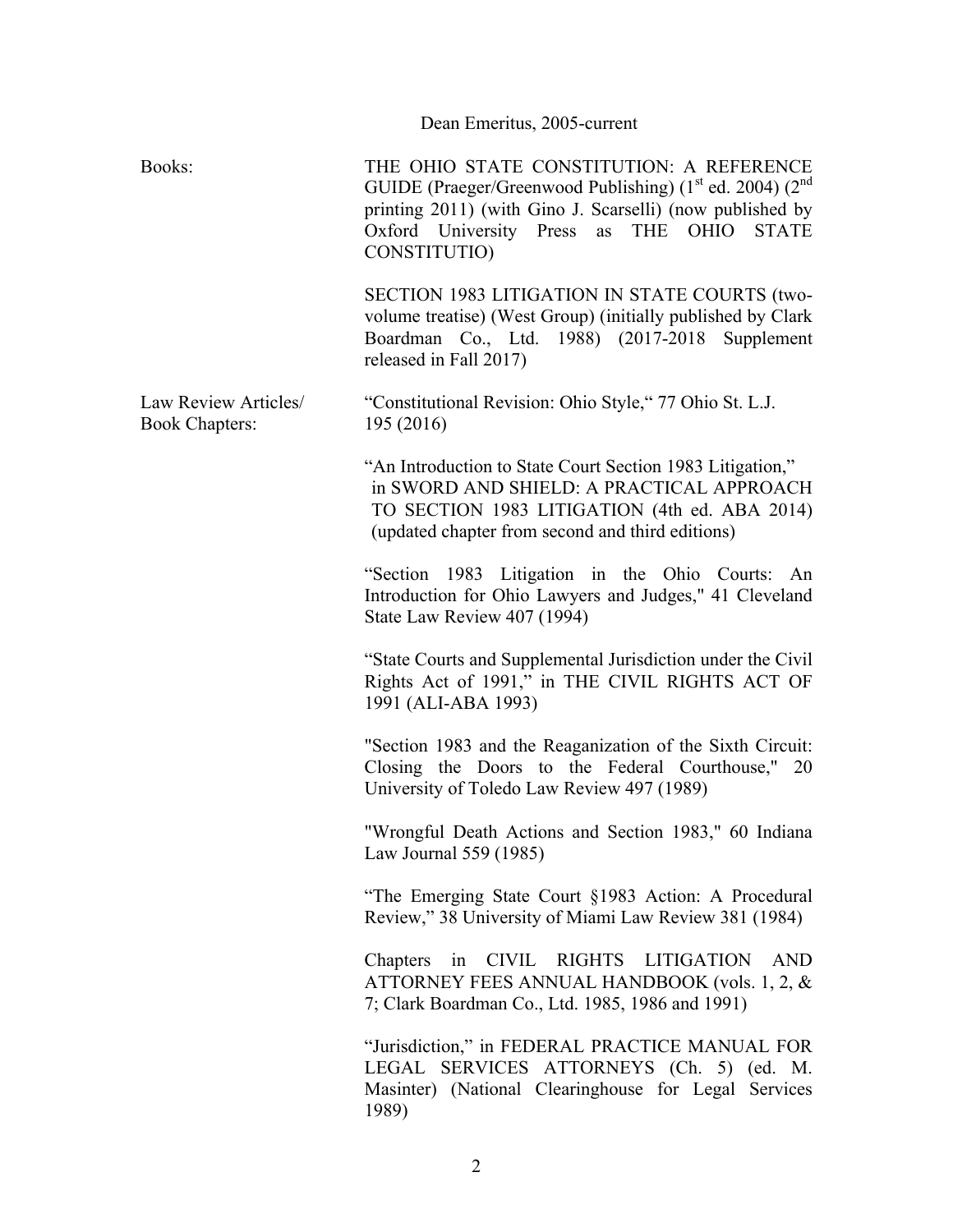|                   | "County Home Rule in New York," in ESSAYS ON THE<br>NEW YORK CONSTITUTION (Jack B. Weinstein, ed.)<br>(Fred B. Rothman & Co. 1966)                                                                                                                          |
|-------------------|-------------------------------------------------------------------------------------------------------------------------------------------------------------------------------------------------------------------------------------------------------------|
| Works-in-Progress | THE OHIO STATE CONSTITUTION (second edition)<br>(Oxford University Press)                                                                                                                                                                                   |
| $Op-Eds$ :        | Give Voters a Chance to Update the Ohio Constitution<br>(Akron Beacon Journal) (December 25, 2017); print<br>version, Give Voters a Say on a Trimmer Ohio Constitution<br>(December 26, 2017)                                                               |
|                   | Legislature undercut work of constitution panel (Columbus<br>Dispatch) (November 16, 2017                                                                                                                                                                   |
|                   | Why Ohio's recent effort to update its constitution fell short<br>(Cleveland.com) (October 8, 2017)                                                                                                                                                         |
|                   | There's work to do to streamline Ohio Constitution<br>(Columbus Dispatch) (July 9, 2017))                                                                                                                                                                   |
|                   | Constitutional commission is the way to go (Columbus<br>Dispatch) (July 27, 2011)                                                                                                                                                                           |
|                   | The Ohio Constitution: Is it time for a rewrite? (Plain<br>Dealer) (December 17, 2006)                                                                                                                                                                      |
|                   | Supreme Court Not Likely to Resolve Issues Concerning<br>Ohio Investment Tax Credit (Akron Beacon-Journal)<br>(March 2006)                                                                                                                                  |
|                   | Ohio's residency rules hinge on debate of 'original intent'<br>(Plain Dealer) (February 17, 2006)                                                                                                                                                           |
| Other Employment: | Senior Policy Advisor, Ohio Constitutional Modernization<br>Commission, 2013-2017                                                                                                                                                                           |
|                   | Legal Action of Wisconsin, Inc. (and predecessor legal aid<br>programs); 1969-1980<br>Associate Director, 1978-1980 (Madison)<br>Director, 1971-1977 (Freedom Through Equality,<br>$\bullet$<br>Milwaukee Legal Services, and Legal Action of<br>Wisconsin) |

• Reginald Heber Smith Fellow, 1969-1971 (Milwaukee)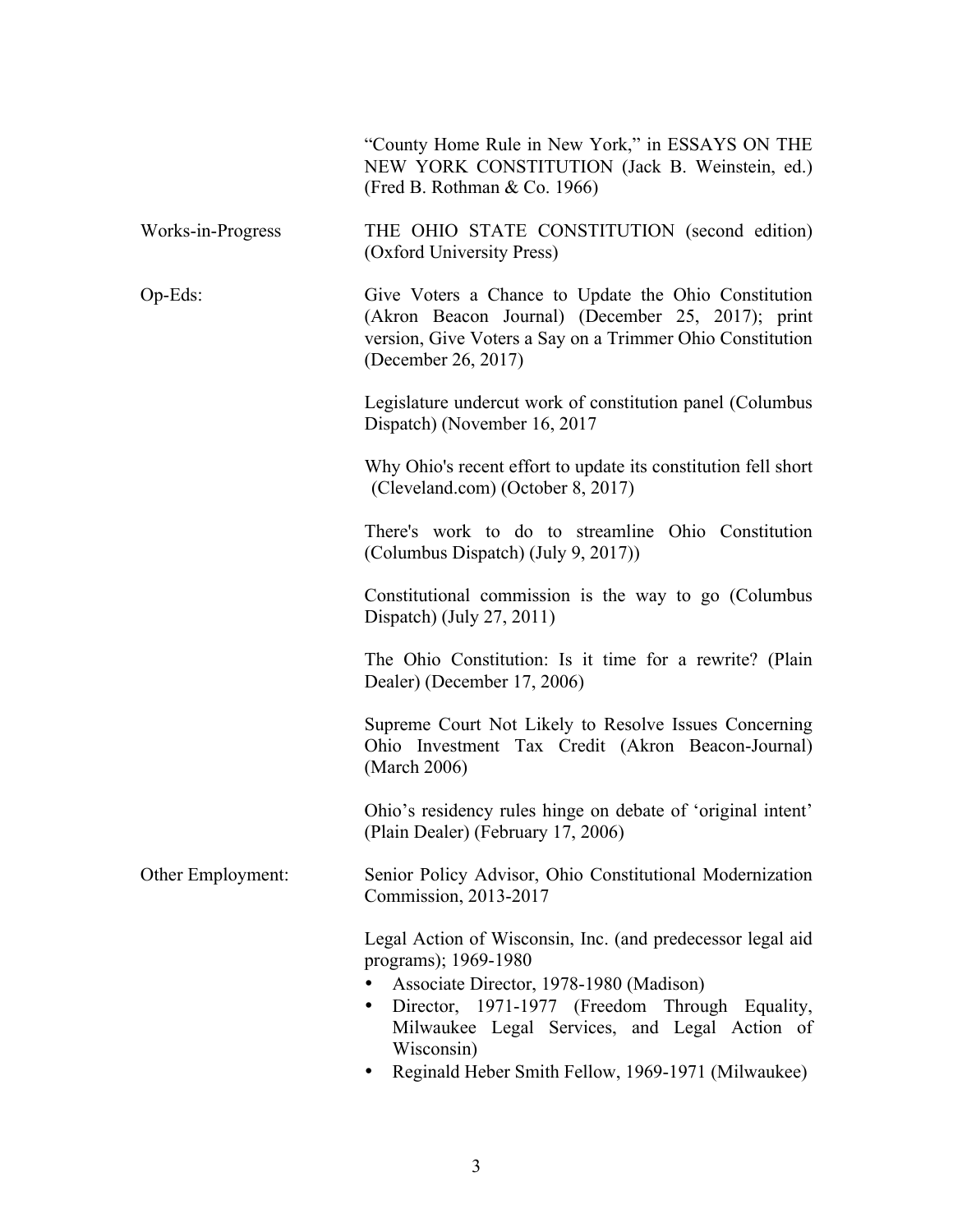|                                           | Wisconsin State University-Platteville<br>Assistant Professor of Political Science, 1967-1969<br>Assistant Director, Institute of Public Affairs, 1967-<br>1968<br>Securities & Exchange Commission<br>Summer Intern, June-August 1966<br>Washington DC<br>Harlem Neighborhood Legal Assistance<br>Summer 1965<br>New York City                                                                                                                                                                                                                                                              |
|-------------------------------------------|----------------------------------------------------------------------------------------------------------------------------------------------------------------------------------------------------------------------------------------------------------------------------------------------------------------------------------------------------------------------------------------------------------------------------------------------------------------------------------------------------------------------------------------------------------------------------------------------|
| <b>ADR</b> Activities:                    | Penn Central Arbitration Proceedings (federal court-<br>appointed neutral arbitrator in four consolidated arbitration<br>proceedings involving merger protection benefits sought as<br>a result of the Penn Central merger) (arbitration award for<br>\$14,196,418, including prejudgment interest, rendered July<br>30, 2009; award affirmed by Surface Transportation Board<br>on January 6, 2011; award confirmed by reorganization<br>court, <i>In re Penn Cent. Transp. Co.</i> , 2012 WL 3704785<br>(E.D. Pa. August 28, 2012), aff'd, 533 Fed. Appx. 164 (3d<br>Cir. August 14, 2013) |
|                                           | Federal Court (ADR) Panel, U.S. District Court for the<br>Northern District of Ohio (mediator in disputes involving<br>employment practices, commercial transactions,<br>and<br>alleged police misconduct)                                                                                                                                                                                                                                                                                                                                                                                   |
|                                           | Business Mediation List, Cuyahoga County Court of<br><b>Common Pleas</b>                                                                                                                                                                                                                                                                                                                                                                                                                                                                                                                     |
|                                           | Arbitration Panel, Cuyahoga County Court of Common<br>Pleas                                                                                                                                                                                                                                                                                                                                                                                                                                                                                                                                  |
| Continuing Legal/<br>Judicial Education:  | Presentations at continuing judicial and legal education<br>programs in more than 20 states for bar and other<br>organizations, including the American Bar Association, the<br>Federal Bar Association, the Federal Judicial Center,<br>Georgetown University Law Center Continuing Legal<br>Education Division, the National Judicial College, and the<br>Practising Law Institute                                                                                                                                                                                                          |
| Representative (Recent)<br>Presentations: | Overview of Section 1983, in Section 1983: From Arrest to<br>Release (State Bar of Wisconsin) (Madison WI) (April 6,<br>2017)                                                                                                                                                                                                                                                                                                                                                                                                                                                                |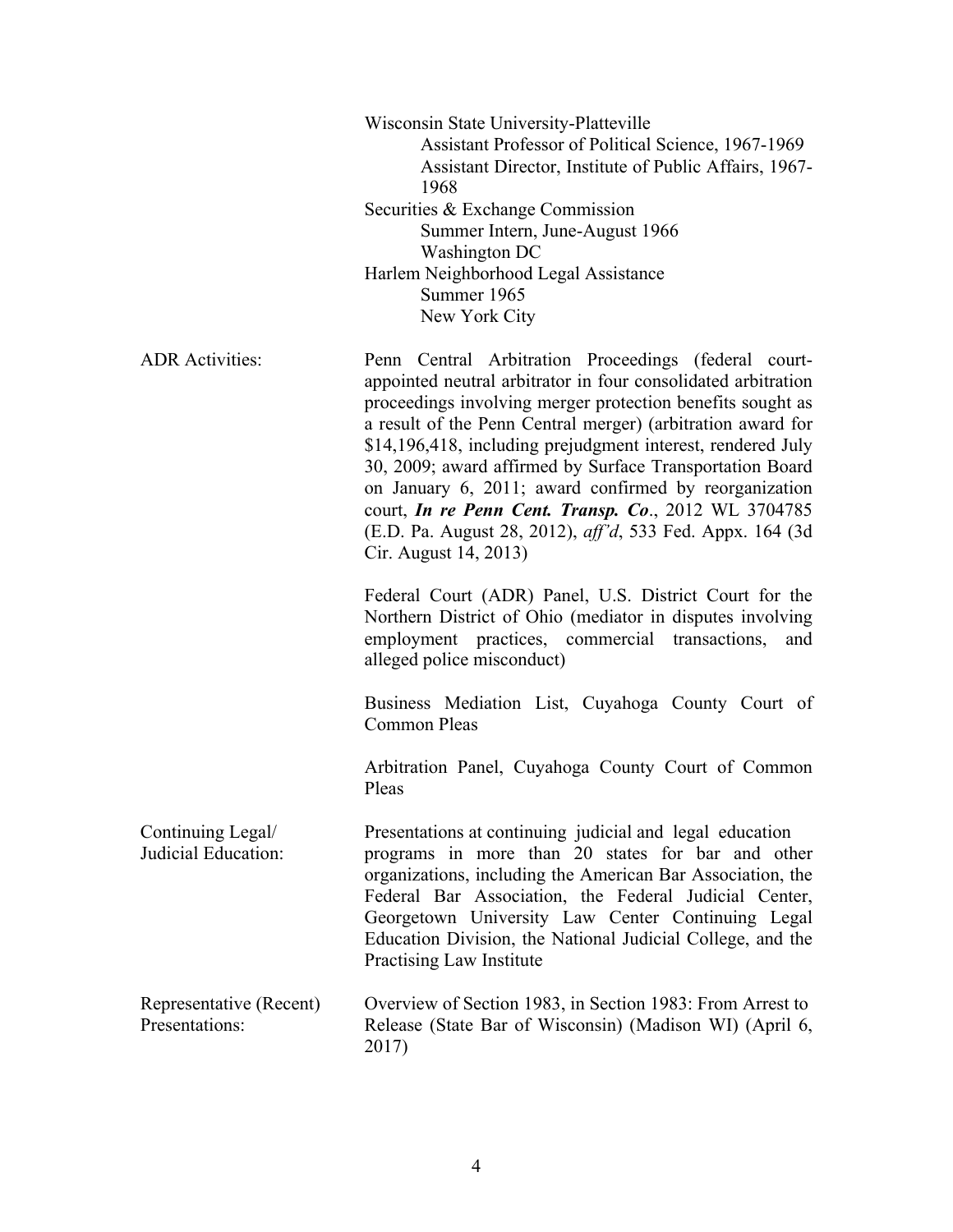Ohio Constitutional Revision and the Judiciary: Past, Present, and Future (Association of Municipal/County Judges of Ohio) (Aurora OH) (July 12, 2016)

The Ohio Constitutional Convention of 1912 and What We Can Learn From It*,* at Second Northeast Ohio LaborFest 2015 (Cleveland & Massillon, October 17 & 18, 2015)

Constitutional Revision—Ohio Style, Ohio State Law Journal Symposium on State Constitutional Law (Moritz College of Law) (March 6, 2015)

The History and the Future of the Ohio Constitution (League of Women Voters of Greater Cleveland) (Cleveland) (March 4, 2015)

*The Duty of State Courts to Hear Sec. 1983 Actions—A Re-Examination* (Faculty Workshops, St. Louis Univ. School of Law, October 31, 2012; University Missouri School of Law, October 5, 2012)

*The History and Future of Constitutional Revision in Ohio* (State Constitutional Law Seminar, Vorys, Sater, Seymour and Pease LLP) (Columbus September 14, 2012)

Moderator, *The Ohio Constitutional Modernization Commission: A Discussion* (Cleveland June 19, 2012) (American Constitution Society)

*The History of the Ohio Constitution,* Colloquium on the Constitutional Modernization Commission (Columbus March 15, 2012)

*What Every Lawyer Should Know about the Ohio Constitution*, (John M. Manos Inn of Court, Cleveland March 2012)

Across the Spectrum Conference, Ohio's Constitutional Review: Maintaining Tradition & Meeting New Needs (panel discussion) (Columbus December 8, 2011)

*The Limitations of State Constitutional Reform* (Widener Univ. School of Law, Faculty Development Seminar, Wilmington September 2011)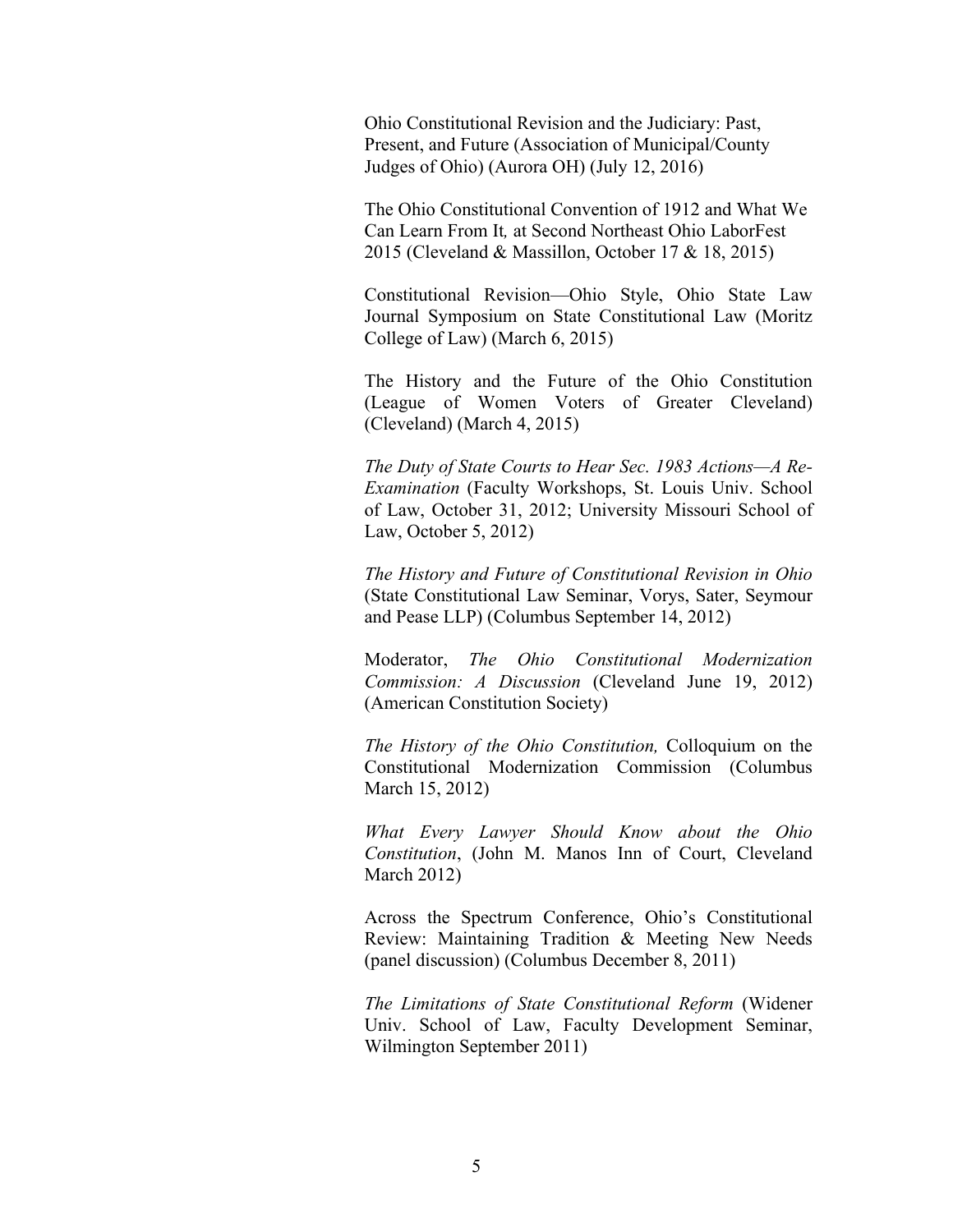*The Original and Removal Jurisdiction of the Federal Courts* (Cleveland Metropolitan Bar Association, Federal Court Training Seminar, Cleveland December 2010)

*The Original and Removal Jurisdiction of the Federal Courts*, Cleveland Metropolitan Bar Association, Federal Court Training Seminar (Cleveland December 2010)

*The Nuts and Bolts of Removal*, (John M. Manos Inn of Court, Cleveland January 2010, and for the Federal Bar Association (Cleveland November 2010)

*New Developments in § 1983 Litigation*, Cuyahoga County Law Directors Association (Cleveland September 2010)

*State Courts, State Law, and Section 1983*, Chicago-Kent College of Law Civil Rights Litigation Conference (Chicago April 2009)

*What Every Common Pleas Judge Should Know About the Ohio Constitution*, Ohio Common Pleas Judges' Association 2009 Winter Conference (Dublin OH December 2008) [earlier version presented at the Ohio Judicial Conference (Dublin OH September 2008)

*Section 1983 and the Supreme Court: An Overview, New Developments, and a Preview of the Court's 2008-09 Term*, State Bar of Wisconsin Individual Rights and Responsibilities Section (Madison WI November 2008)

*Jurisdictional Issues: The Supreme Court's 2006 Term and the Sixth Circuit*, Federal Bench-Bar Conference (Columbus OH October 2007)

*Jurisdiction and Related Issues from the Supreme Court's Most Recent Term*, Cleveland Bar Association, Litigation Section (Cleveland OH September 2007)

*The Future of Home Rule*, Faculty Presentation at the University of Akron Law School (Akron OH February 2007)

*Section 1983 Litigation: Current Issues*, Cuyahoga County Office of the Prosecutor (Cleveland OH March 2006)

*Litigating Section 1983 Actions in State Courts*, Practising Law Institute (New York City October 2005)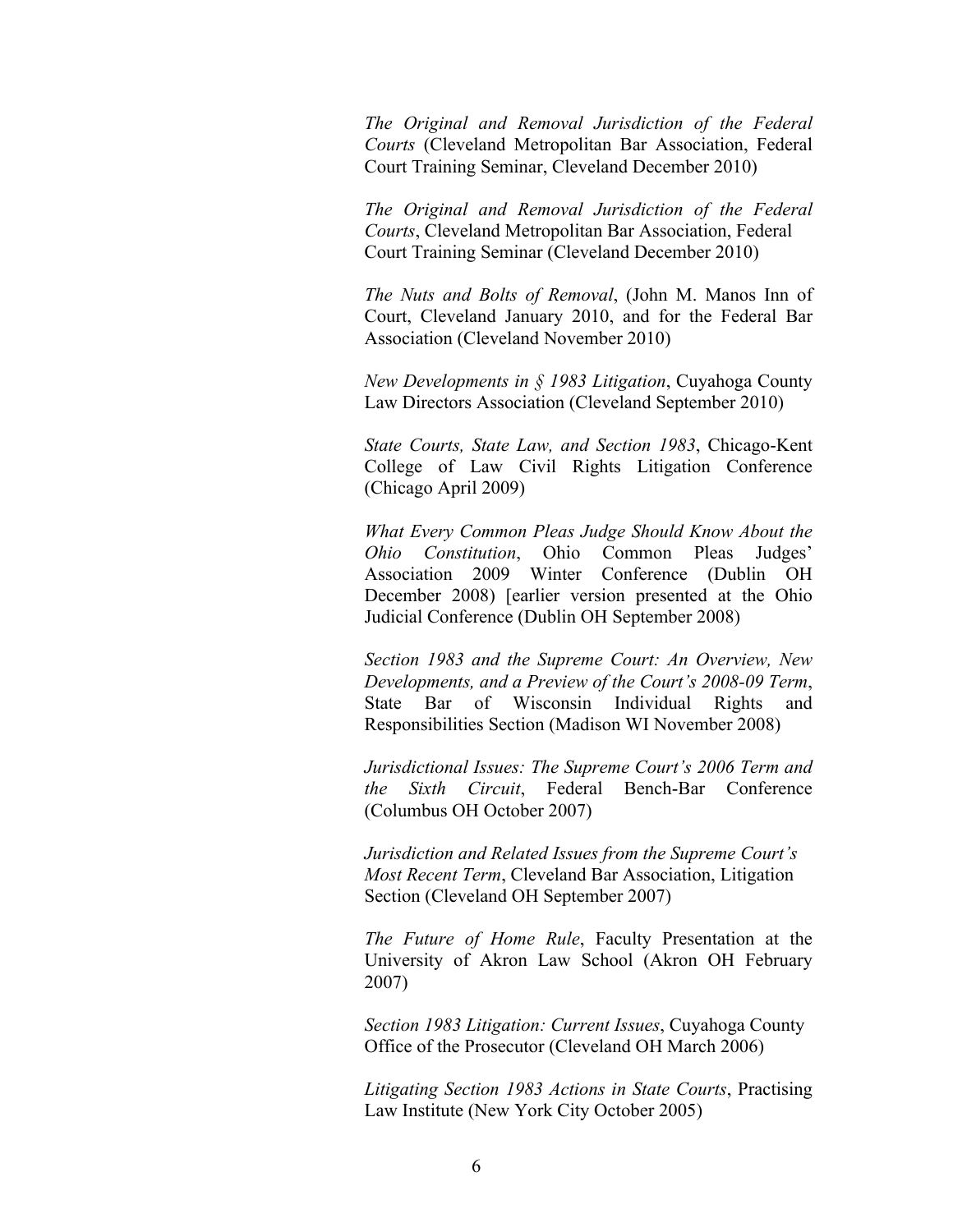|                         | Section 1983 Litigation: Recent Developments, Cuyahoga<br>County Law Directors Association (Cleveland OH June<br>2005)                                                                                                                           |
|-------------------------|--------------------------------------------------------------------------------------------------------------------------------------------------------------------------------------------------------------------------------------------------|
|                         | Abstention, Removal and the Relationship Between the<br>State and Federal Courts, Federal Bar Association<br>(Cleveland OH December 2003)                                                                                                        |
| <b>Bar Admissions:</b>  | Ohio<br>Wisconsin (inactive)<br><b>United States Supreme Court</b><br>U.S. Courts of Appeals for the Sixth $&$ Seventh Circuits<br>U.S. District Courts--E.D. Wis., W.D. Wis. & N.D. Ohio                                                        |
| Supreme Court Practice: | US Supreme Court—Oral Arguments<br>Board of Regents v. Roth,<br>408<br>U.S.<br>564<br>(1972)(procedural due process)(oral argument)<br>Felder v. Casey, 487 U.S. 131 (1988) (notice of claim<br>٠<br>requirement in §1983 cases) (oral argument) |
| Other Representation:   | Counsel in more than 25 reported state and federal court<br>decisions, including cases in the United States Courts of<br>Appeals for the Sixth and Seventh Circuits and in the<br>appellate courts of Ohio and Wisconsin                         |
| <b>ADR</b> Activities:  | Federal Court (ADR) Panel, U.S. District Court for the<br>Northern District of Ohio (mediator in disputes involving<br>employment practices, commercial transactions, and police<br>misconduct)                                                  |
|                         | Business Mediation List & Arbitration Panel, Cuyahoga<br>County Court of Common Pleas                                                                                                                                                            |
|                         | Private Mediation and Arbitration                                                                                                                                                                                                                |
| Other:                  | Chair, Magistrate Judge Merit Selection Committee (N.D.<br>Ohio) (2015-2016) (chaired three searches to recommend<br>candidates for U.S. Magistrate Judge positions)                                                                             |
|                         | Member, Task Force on Funding Ohio Courts<br>2012-2015                                                                                                                                                                                           |
|                         | Colloquium Planning Committee for the Ohio                                                                                                                                                                                                       |
|                         | Cleveland Metropolitan Bar Foundation, Trustee<br>2009-2014                                                                                                                                                                                      |
|                         | Blue Ribbon Panel on the Merger of the Cleveland Bar<br>Association and the Cuyahoga Count Bar Association                                                                                                                                       |